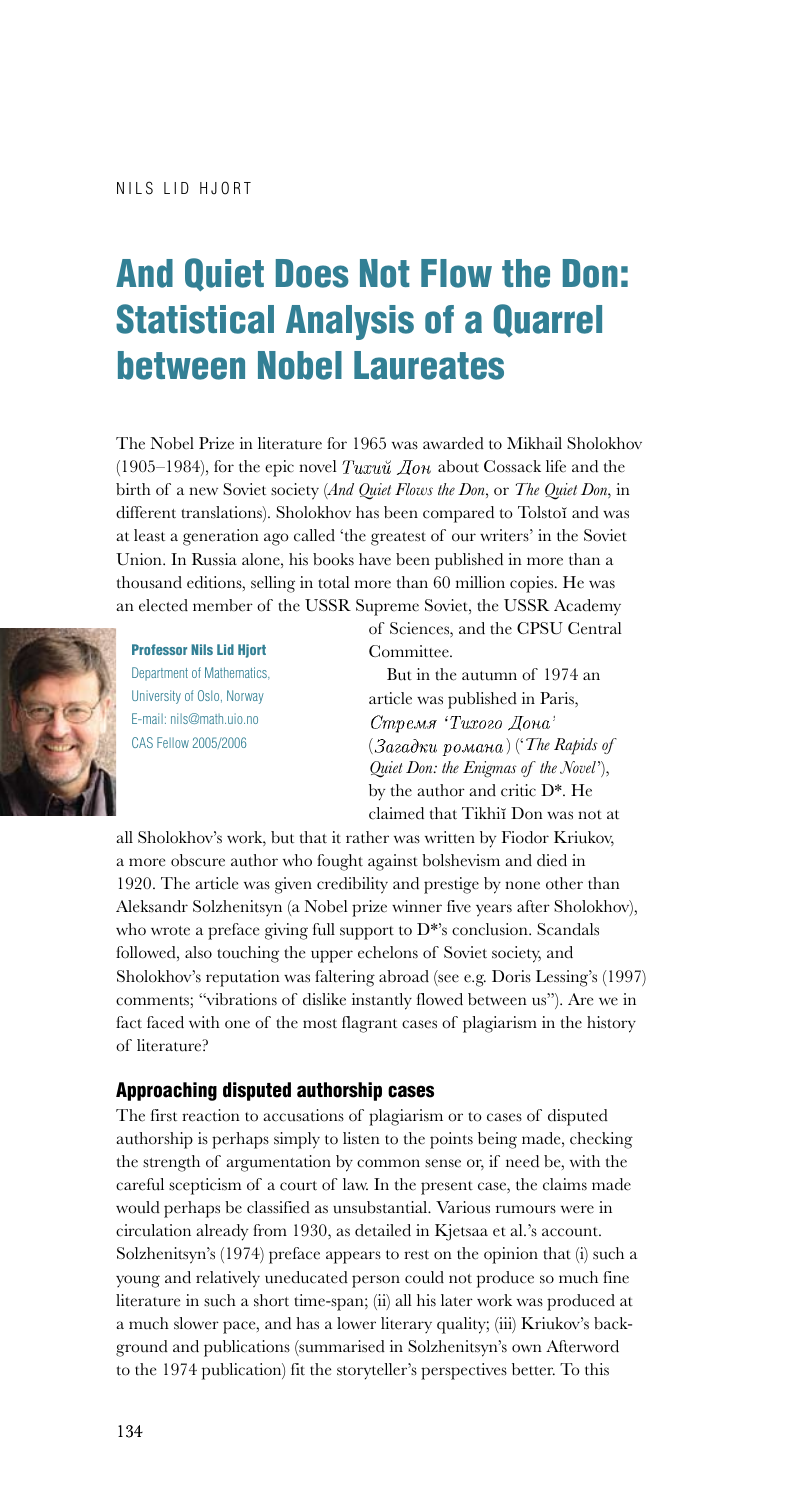

Mikhail Sholokhov (1905–1984), Nobel Laureate 1975.



Aleksandr Solzhenitsyn (1918–), Nobel Laureate 1980.

was also added the unfortunate fact that Sholokhov's personal author's archives could not be found. Further elaborations, partly also through attempts at linguistic and stylistic analyses, can be seen in D\* (1974).

If the case still warrants further discussion, after initial scrutiny, one may enter the intriguing but difficult terrain of sorting out an author's or artist's 'personal style', whether in stylistic expression, or via smaller idiosyncrasies, or perhaps a bit more grandly in their themes and how these are developed. In a famous essay, Sir Isaiah Berlin (1953) made a bold attempt at sorting Russian authors into 'hedgehogs' and 'foxes', after the old Greek saying that Erasmus Rotterdamus records as '*multa novit vulpes, verum echinus unum magnum*': "the fox knows many tricks, but the hedgehog masters one big thing". Thus Dostoyevskii and Ibsen were hedgehogs while Pushkin and Tolstoi were foxes – the latter trying however very hard to become a hedgehog, according to Berlin. In Hjort (2006), I follow such a literary classification challenge by arguing, in three languages, that Carl Barks is a fox while Don Rosa is a hedgehog. See in this connection also Gould (2003), who uses the hedgehog vs. fox dichotomy to address the misconceived gap between sciences and the humanities (in the best spirit of the Centre of Advanced Study).

But even experts on literature, art and music are prone to making occasional mistakes, as demonstrated often enough, and it is clear that independent arguments based on quantitative comparisons are of interest. If not taken as 'direct proof ', then such comparisons may at least offer independent objective evidence and sometimes additional insights. In such a spirit, an inter-Nordic research team was formed in 1975, captained by Geir Kjetsaa, a professor of Russian literature at the Department of Literature, Regional Studies and European Languages at the University of Oslo, with the aim of disentangling the Don mystery. In addition to various linguistic analyses and several doses of detective work, quantitative data were gathered and organised, for example, relating to word lengths, frequencies of certain words and phrases, sentence lengths, grammatical characteristics, etc. These data were extracted from three corpora: (i) Ш, or Sh, from published work guaranteed to be by Sholokhov; (ii) Ҡр, or Kr,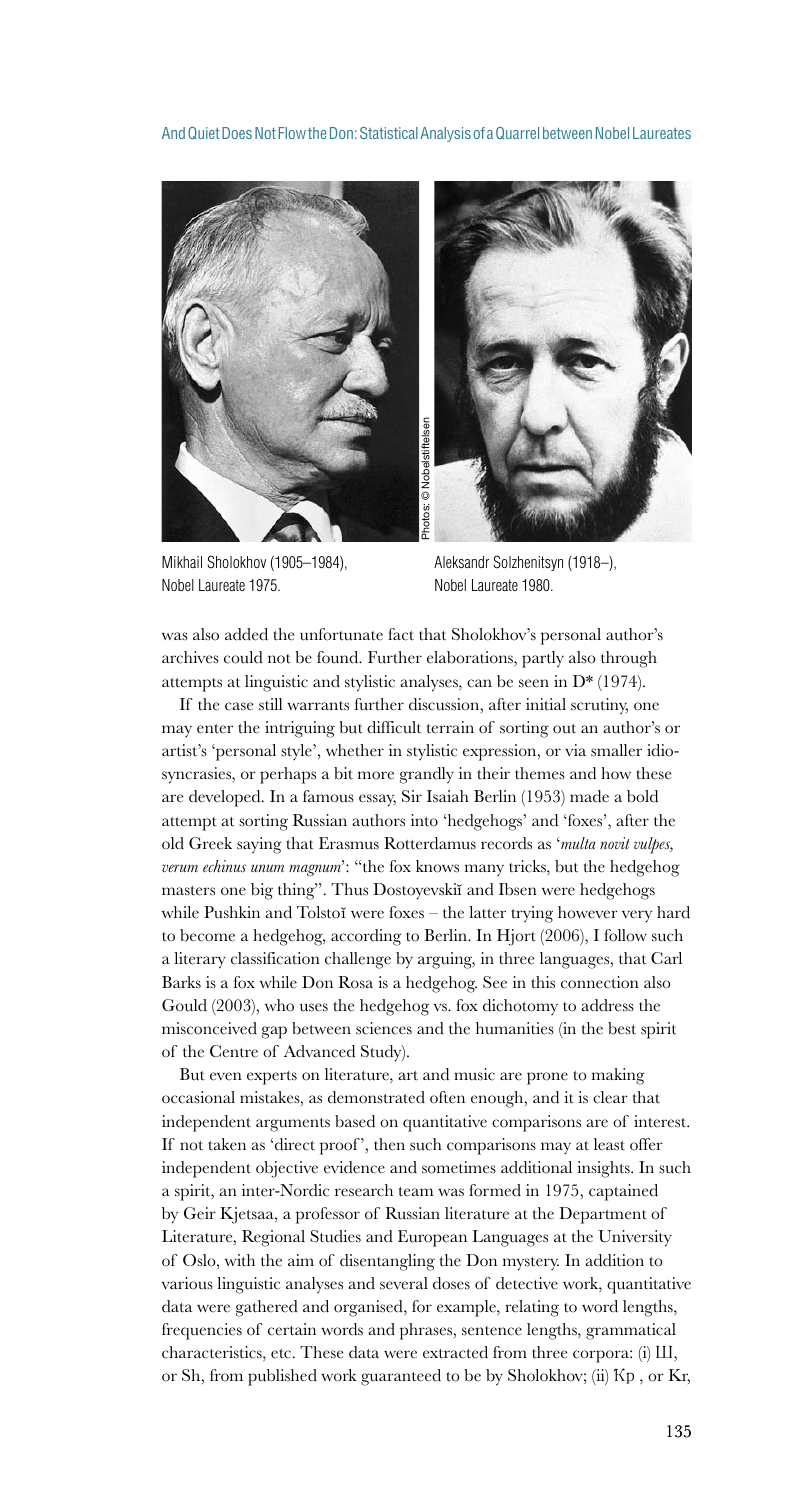that which with equal trustworthiness came from the hand of the alternative hypothesis Kriukov; and (iii) ТД, or TD, the Nobel winning apple of discord. Each of the corpora has about 50 000 words. My contribution here is to squeeze clearer author discrimination and some deeper statistical insights out of some of Kjetsaa et al.'s data.

## Sentence length distribution

Here I will focus on the statistical distribution of the number of words used in sentences, as a possible discriminant between writing styles. Table 1, where the first five columns have been compiled via other tables in Kjetsaa et al. (1984), summarises these data, giving the number of sentences in each corpus with lengths between 1 and 5 words, between 6 and 10 words, etc. The sentence length distributions are also portrayed in Figure 1, along with fitted curves described below. The statistical challenge is to explore whether there are any sufficiently noteworthy differences between the three empirical distributions, and, if so, whether it is the upper or lower distribution of Figure 1 that most resembles the one in the middle.

| <b>Table 1:</b> Tikhii Don: number of sentences $N_{v}$ in the three corpora Sh, Kr, TD of the given               |
|--------------------------------------------------------------------------------------------------------------------|
| lengths, along with predicted numbers pred, under the four-parameter model (1), and Pearson                        |
| residuals res <sub>y</sub> , for length groups $x = 1, 2, 3, \ldots, 13$ . The average sentence lengths are 12.30, |
| 13.12, 12.67 for the three corpora, and the variance to mean dispersion ratios are 6.31, 6.32,                     |
| 6.57.                                                                                                              |

|                 |    | observed: |      |      | predicted: |        |        | residuals: |         |         |
|-----------------|----|-----------|------|------|------------|--------|--------|------------|---------|---------|
| from            | to | Sh        | Kr   | TD   | Sh         | Kr     | TD     | Sh         | Kr      | TD      |
| 1               | 5  | 799       | 714  | 684  | 803.4      | 717.6  | 690.1  | $-0.15$    | $-0.13$ | $-0.23$ |
| $6\overline{6}$ | 10 | 1408      | 1046 | 1212 | 1397.0     | 1038.9 | 1188.5 | 0.30       | 0.22    | 0.68    |
| 11              | 15 | 875       | 787  | 826  | 884.8      | 793.3  | 854.4  | $-0.33$    | $-0.22$ | $-0.97$ |
| 16              | 20 | 492       | 528  | 480  | 461.3      | 504.5  | 418.7  | 1.43       | 1.04    | 3.00    |
| 21              | 25 | 285       | 317  | 244  | 275.9      | 305.2  | 248.1  | 0.55       | 0.67    | $-0.26$ |
| 26              | 30 | 144       | 165  | 121  | 161.5      | 174.8  | 151.1  | $-1.38$    | $-0.74$ | $-2.45$ |
| 31              | 35 | 78        | 78   | 75   | 91.3       | 96.1   | 89.7   | $-1.40$    | $-1.85$ | $-1.55$ |
| 36              | 40 | 37        | 44   | 48   | 50.3       | 51.3   | 52.1   | $-1.88$    | $-1.02$ | $-0.56$ |
| 41              | 45 | 32        | 28   | 31   | 27.2       | 26.8   | 29.8   | 0.92       | 0.24    | 0.23    |
| 46              | 50 | 13        | 11   | 16   | 14.5       | 13.7   | 16.8   | $-0.39$    | $-0.73$ | $-0.19$ |
| 51              | 55 | 8         | 8    | 12   | 7.6        | 6.9    | 9.4    | 0.14       | 0.41    | 0.85    |
| 56              | 60 | 8         | 5    | 3    | 4.0        | 3.5    | 5.2    | 2.03       | 0.83    | $-0.96$ |
| 61              | 65 | 4         | 5    | 8    | 2.1        | 1.7    | 2.9    | 1.36       | 2.51    | 3.04    |
|                 |    | 4183      | 3736 | 3760 |            |        |        |            |         |         |

 A very simple model for sentence lengths is that of the Poisson, but one sees quickly that the variance is larger than the mean (in fact, by a factor of around six, see Table 1). Another possibility is that of a mixed Poisson, where the parameter is not constant but varies in the world of sentences. If *Y* given  $\lambda$  is Poisson with this parameter, but  $\lambda$  has a Gamma  $(a, b)$ distribution, then the marginal takes the form

$$
f^*(y, a, b) = \frac{b^a}{\Gamma(a)} \frac{1}{y!} \frac{\Gamma(a+y)}{(b+1)^{a+y}} \text{ for } y = 0, 1, 2, \dots,
$$

which is the negative binomial. Its mean is  $\mu = a/b$  and its variance  $a/b$  $+ a/b^2 = \mu(1 + 1/b)$ , indicating the level of over-dispersion. Fitting this two-parameter model to the data was also found to be too simplistic; clearly the muses had inspired the novelists to transform their passions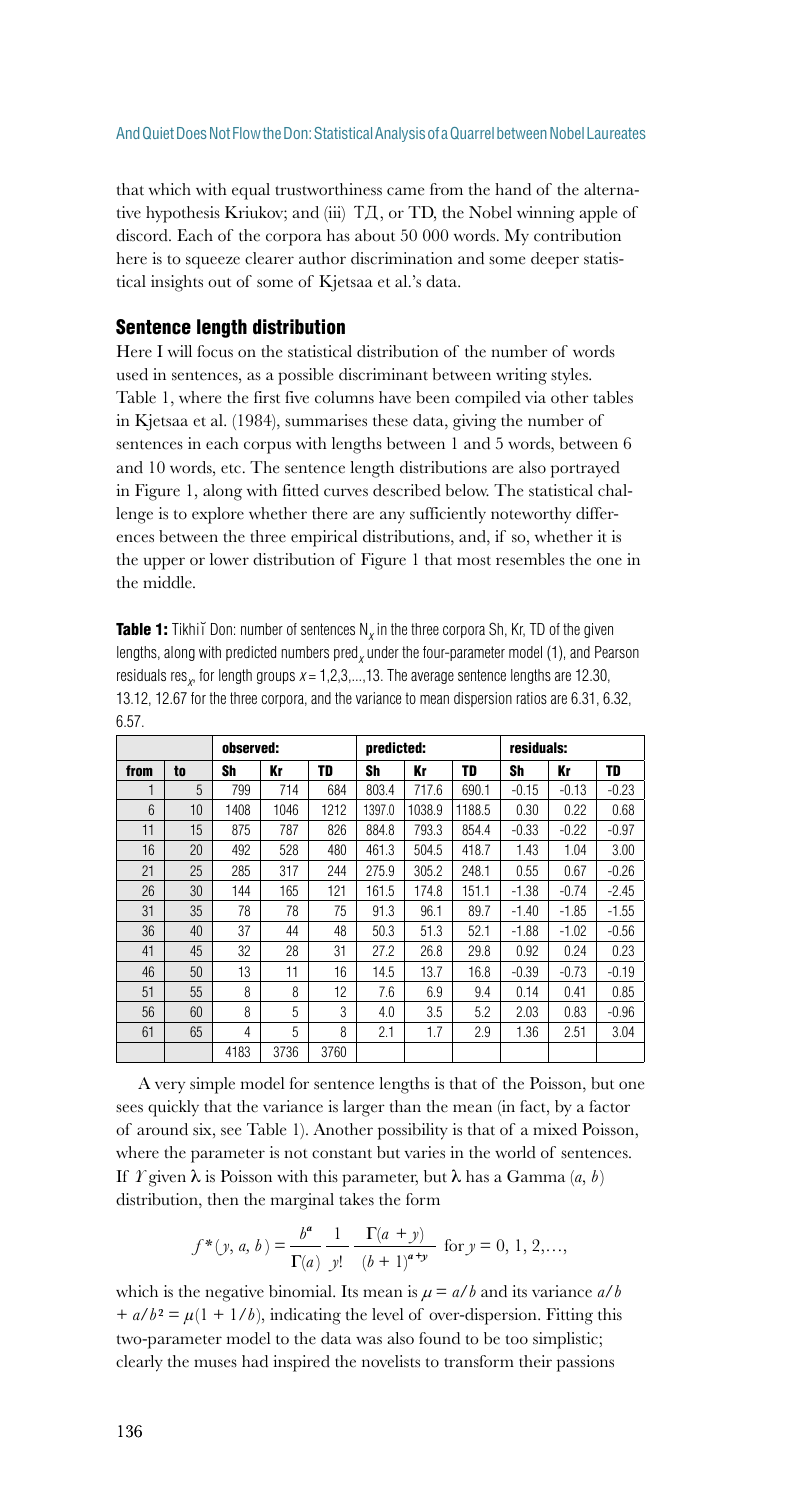into patterns more variegated than those dictated by a mere negative binomial, their artistic outpourings also appeared to display the presence of two types of sentences, the rather long ones and the rather short ones, spurring in turn the present author on to the following mixture of one Poisson, that is to say, a degenerate negative binomial, and another negative binomial, with a modification stemming from the fact that sentences containing zero words do not really count among Nobel literature laureates (with the notable exception of a 1958 story by Heinrich Böll):

$$
f(y, p, \xi, a, b) = p \frac{\exp(-\xi) \xi^{y} / y!}{1 - \exp(-\xi)} + (1 - p) \frac{f^{*}(y, a, b)}{1 - f^{*}(0, a, b)}
$$
(1)

for  $y = 1, 2, 3, \ldots$  It is this four-parameter family that has been fitted to the data in Figure 1. The model fit is judged adequate, see Table 1, which in addition to the observed number  $N_x$  shows the expected or predicted number pred<sub>*x*</sub> of sentences of the various lengths, for length groups  $x = 1$ , ..., 13. Also included are Pearson residuals  $(N_x - pred_x)/pred_x^{1/2}$ . These residuals should essentially be on the standard normal scale provided the parametric model used to produce the predicted numbers is correct. Here there are no clear clashes with this hypothesis, particularly in view of the large sample sizes involved, with respectively 4183, 3736, 3760 sentences in the three corpora. The pred<sub>x</sub> numbers in the table stem from minimum chi squared fitting for each of the three corpora, i.e. finding parameter estimates to minimise  $\sum_{x} {\{\mathcal{N}_x - \text{pred}_x(\theta)\}}^2/\text{pred}_x(\theta)$  with respect to the four parameters, where  $\text{pred}_x(\theta) = n p_x(\theta)$  in terms of the sample size for the corpus and the inferred probability  $p_{\mathbf{x}}(\theta)$  of writing a sentence with a length landing in group *x*.



**Figure1.** Sentence length distributions, from 1 word to 65 words, for Sholokhov (top), Kriukov (bottom), and for 'The Quiet Don' (middle). Also shown, as continuous curves, are the distributions (1), fitted via maximum likelihood. The parameter esimates for (p,  $\xi$ , a, b) are (0.18, 0.10, 2.09, 0.16) for Sh, (0.06, 9.84, 2.24, 0.18) for Kr, and (0.17, 9.45, 2.11, 0.16) for TD.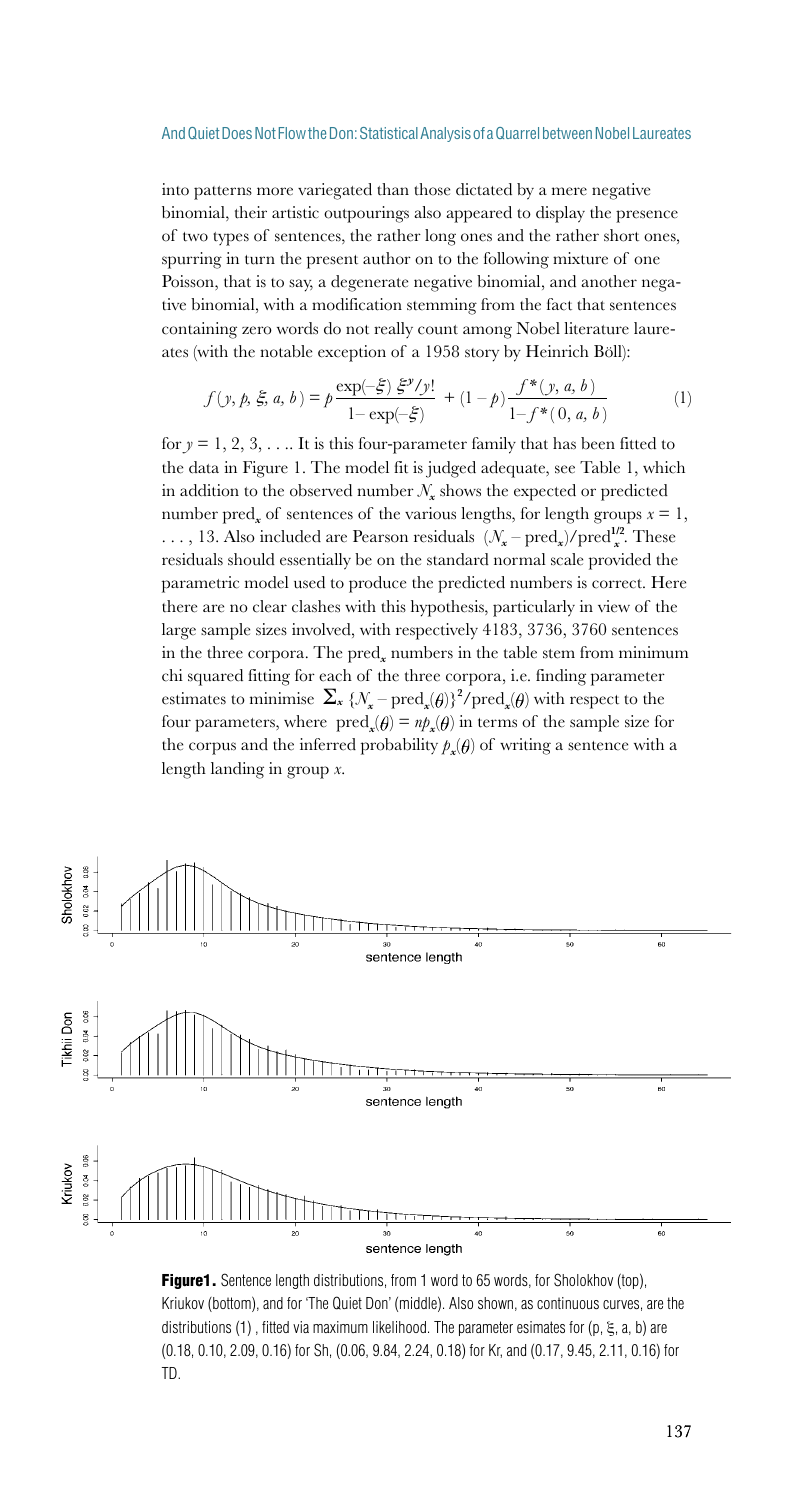### Statistical discrimination and recognition

Kjetsaa's group quite sensibly put up Sholokhov's authorship as the null hypothesis, and D\*'s speculations as the alternative hypothesis, in several of their analyses. Here I shall formulate the problem in terms of selecting one of three models inside the framework of three data sets from the fourparameter family (1):

- *M***1**: Sholokhov is the rightful author, so that text corpora Sh and TD come from the same statistical distribution, while Kr represents another;
- $M_2$ : D<sup>\*</sup> and Solzhenitsyn were correct in denouncing Sholokhov, whose text corpus Sh is therefore not statistically compatible with Kr and TD, which are however coming from the same distribution; and  $M<sub>0</sub>$ : Sh, Kr, TD represent three statistically disparate corpora.

Selecting one of these models via statistical methodology will provide an answer to the question of who is most probably the author.

Various model selection methods may now be applied to assist in ranking models  $M_1$ ,  $M_2$ ,  $M_0$  by plausibility; see Claeskens and Hjort (2007) for a broad overview. Here I choose to concentrate on an approach that hinges on the precise evaluation of *a posteriori* probabilities of the three models, given all available data, having started with any given *a priori* probabilities. This makes it possible for different experts, with differing degrees of prior opinions as to who is the most likely author, to revise their model probabilities in a coherent manner. This is quite similar to the so-called Bayesian Information Criterion (BIC), but certain aspects of the present situation call for refinements that make the analysis reported on here more precise than the traditional BIC. These refined scores are called BIC\* below; models with higher scores are more probable than those with lower scores.

In general, let  $p(M_1)$ ,  $p(M_2)$ ,  $p(M_0)$  be any engaged prior probabilities for the three possibilities; we should perhaps take  $p(M_0)$  close to zero, for example. Solzhenitsyn would take  $p(M_t)$  rather low and  $p(M_t)$  rather high, while more neutral observers would perhaps start with these two being equal to  $\frac{1}{2}$  and  $\frac{1}{2}$ . Writing next  $\theta_1$ ,  $\theta_2$ ,  $\theta_3$  for the three parameter vectors  $(p, \xi, a, b)$ , for respectively Sh, Kr, TD, model  $M_1$  holds that  $\theta_1 = \theta_3$  while  $\theta_2$  is different; model  $M_2$  claims that  $\theta_2 = \theta_3$  while  $\theta_1$  is different; and finally model  $M_0$  is open for the possibility that the three parameter vectors must be declared different. The posterior model probabilities may be computed as

$$
p(M_j \mid \text{data}) = \frac{p(M_j) \exp(\frac{1}{2} \text{BIC}_j^*)}{p(M_0) \exp(\frac{1}{2} \text{BIC}_0^*) + p(M_1) \exp(\frac{1}{2} \text{BIC}_1^*) + p(M_2) \exp(\frac{1}{2} \text{BIC}_2^*)}
$$
(2)

for  $j = 0, 1, 2$ . Space does not allow explaining in detail here how the three BIC\* scores are computed, but they involve finding maximum likelihood estimates of parameters under the three models and their precision matrices, along with accurate approximations of various integrals of dimensions 8 and 12; see Claeskens and Hjort (2007, Section 5.4) for a more detailed exposition of the somewhat elaborate mathematics involved.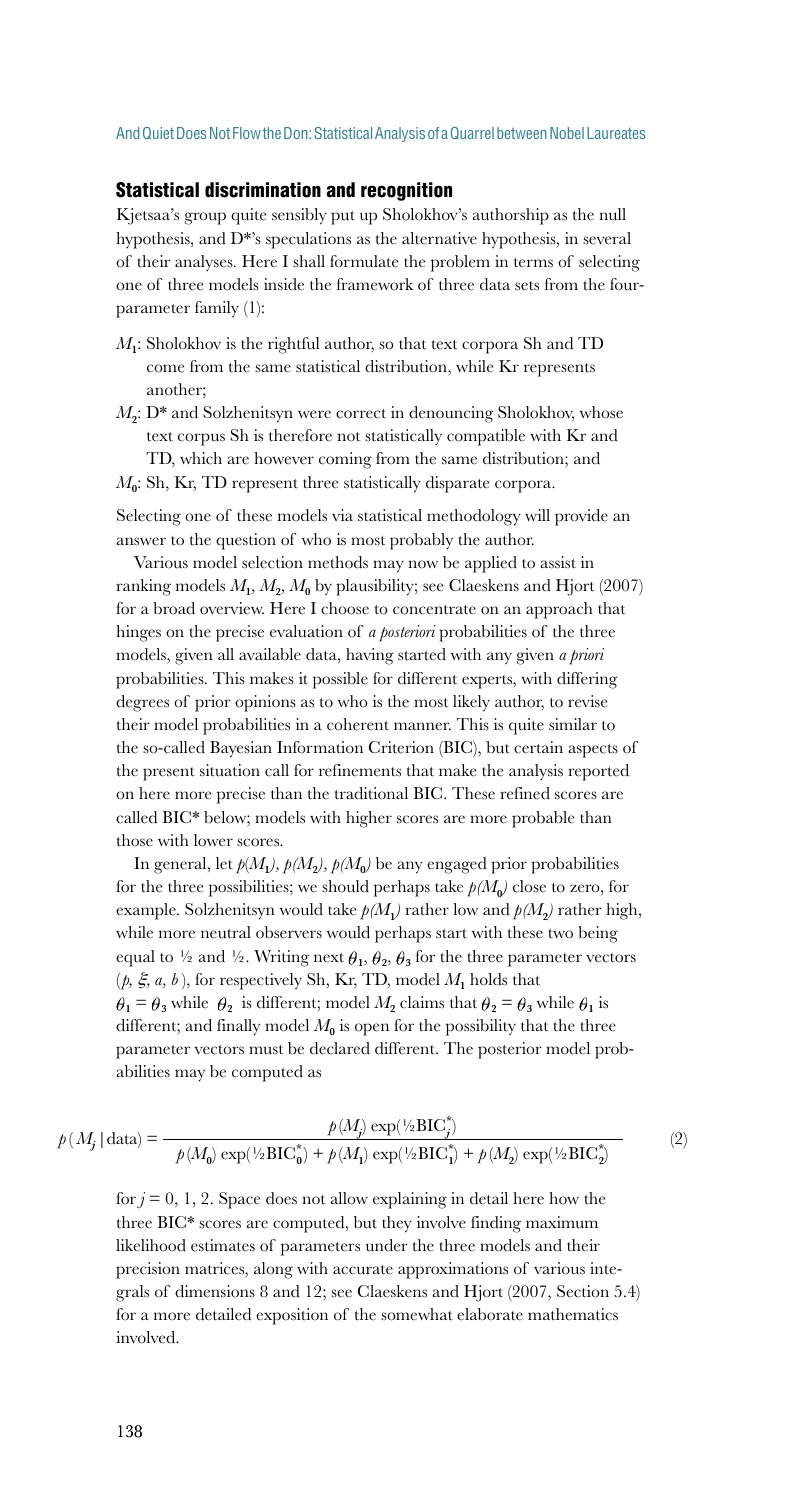## **Conclusions**

Using (2) to compute posterior model probabilities yields numbers close to zero for  $M_2$  and  $M_0$  and very close to one for  $M_1$ . With equal prior probabilities, we actually find 0.998 for Sholokhov with the remaining 0.002 shared between Kriukov and the neutral model that the three corpora are disparate, and even Solzhenitsyn, starting with perhaps  $p(M_1) = 0.05$ and  $p(M<sub>2</sub>) = 0.95$ , will be forced to revise his  $M<sub>1</sub>$ -probability to 0.99 and down-scale his  $M_2$ -probability to 0.01. We may conclude that the sentence length data speak very strongly in Sholokhov's favour, and dismiss D\*'s allegations as speculations: the Stalin Prize in Literature 1941 went to the right person. These figures might sound surprisingly clear-cut, in view of the relative similarity of the distributions portrayed in Figure 1. The reason lies with the large sample sizes, which increases detection power.

Of course the probabilities that come from applying (2) depend on the precise nature of (1), and must be interpreted with some caution. There would be other parametric families that also would fit the data, like a fiveparametric mixture of two negative binomials, and these would lead to similar but not fully identical posterior model probabilities.

There have been various statistical studies related to disputed authorship cases in the literature, and one would expect this branch to expand with the increasing ease with which large texts may be inspected and analysed stylometrically via computers. Cox and Brandwood (1959) applied discriminant analysis in an attempt to order Plato's dialogues chronologically, using stress patterns of the last five syllables in each sentence. Mosteller and Wallace (1964, 1984) examined the federalist papers, where 12 essays were published anonymously, and used stylometry to demonstrate that James Madison is the likely author. Thisted and Efron (1987) used empirical Bayes methods to assess whether a poem discovered in the 1980s could be attributed to Shakespeare. It should be pointed out that some statistical techniques might be quite successful at finding differences between authors' or artists' styles, via qualitative measurements and analyses thereof, even if such discriminatory abilities might not offer real insights *per se* as to the 'real processes' that produce 'real art'. Thus Lyu, Rockmore and Farid (2004) provide digital techniques for distinguishing Pieter Brueghel the elder from various impostors, without pretensions of quantifying what makes Brueghel the elder 'better' than the others. I believe methods of the type discussed in the present article may be used in other studies involving 'authors' fingerprints', and that some such studies could shed light also on the intrinsically artistic aspects of the works under study. It is my ambition to demonstrate statistically that Bach cannot be the composer of Bach Cantata #189, for example, since *Meine Seele rühmt und preist*, although beautiful, is 'too plain' in parameters pertaining to musical variation to be the real thing. For the Don case, analysis based on model (1) shows that Kriukov has a significantly smaller  *value than* Sholokhov has (while other parameters match reasonably well, see Figure 1). Although based to some extent on conjecture, this is an indication that the latter varied the form of his sentences more than the former.

#### **References**

Berlin, I. *The Hedgehog and the Fox*. Weidenfeld & Nicolson, London, 1953.

Claeskens, G. and Hjort, N.L. *Model Selection and Model Averaging*. Cambridge University Press, Cambridge, 2007